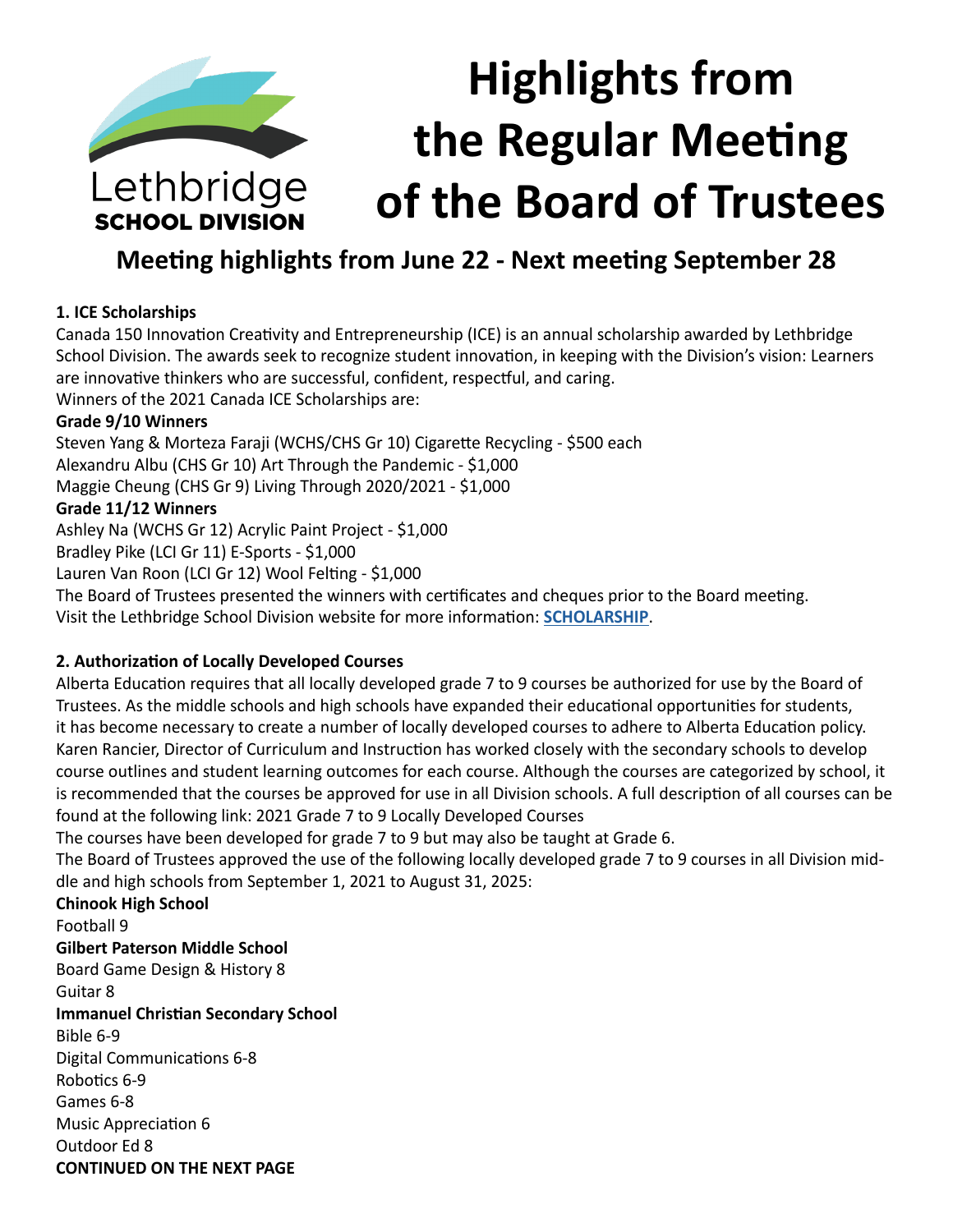**2. Authorization of Locally Developed Courses Lethbridge Collegiate Institute** Leadership 9 Pop Rock 9 **Senator Joyce Fairbairn** Falcon Academy 6-8 **Winston Churchill High School** Film Studies 9 Yoga 9 **Wilson** Basketball 6-8 Character through Music 6-8 Creative Pursuits 6-8 Entrepreneurship 6-8 Fitness 6-8 Flag Football 6-8 Forensics 6-8 Functional Fitness Training 6-8 Golf 6-8 Hockey 6-8 Sports Education - Intramurals 6-8 Learner's License 8 Math Card Games 6-8 Mythology 6-8 Outdoor Education 6-8 Outdoor Leisure 6-8 Podcasting 6-8 Problems and Puzzles 6-8 Raquet Sports 6-8 Read it Watch it 6-8 Sports Performance 6-8 Travel Tourism Geography and Culture 6-8 Volleyball 6-8 Watercolour 6-8 Yoga 6-8 Cooperative Games 6-8

#### **3. Implementation of Verification Letter fees for Repeat Requests**

The Lethbridge School Division responds to numerous documentation requests each year to supply parents, guardians, and students with verification of enrollment, proof of address and guardianship information, attendance records, reports cards, and other documents as requested. This service is provided free of charge to aid our families in receiving the official documentation they require.

Many of these requests are time and material intensive. Approximately 38% of these requests span between 20 and 85 pages and require several hours to compile. In addition to this, 15% of all requests are repeat requests due to lost documentation by the recipient or failure by the recipient to provide the documents to the organization within a timely manner after they have been supplied by the Division. As a result, Instructional Services has often provided updated documentation for the same request, several times over the course of a year.

#### **CONTINUED ON THE NEXT PAGE**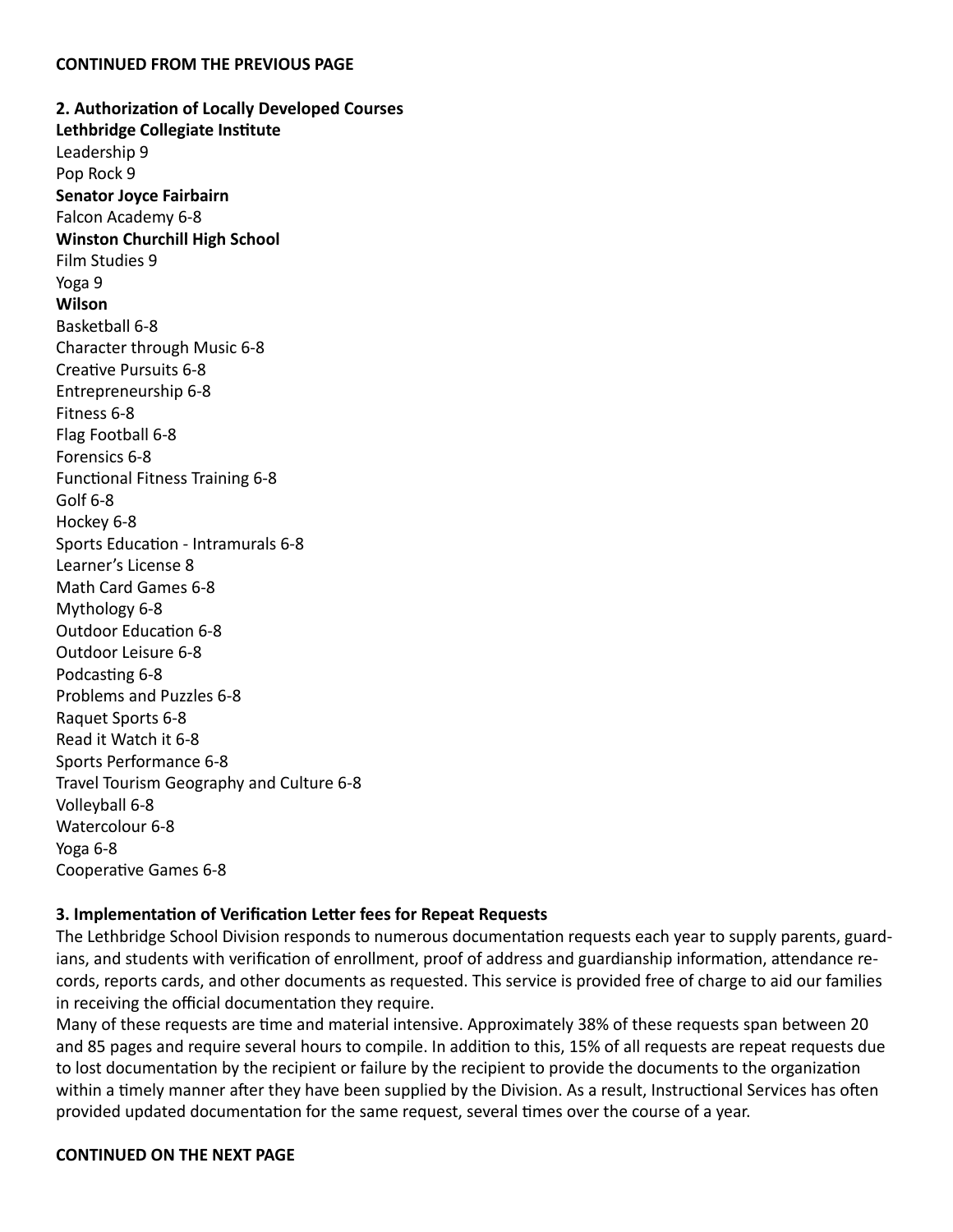# **3. Implementation of Verification Letter fees for Repeat Requests**

The report below outlines information regarding verification letter requests over the past school year (up to May 31, 2021):

Requests Processed:

- 2020-21: 234 requests (up to May 31, 2021)

- (313 projected by Aug 31)
- 2019-20: 319 (Sept 2019 to Aug 2020)

Number of 2020-21 Requests >20 sheets of paper:

- 66 Citizenship (Majority)
- 3 Legal
- 6 All Student Files/CUM
- 11 Permanent Residency
- 3 Other
- 88/234 requests = 38%

Duplicate Requests for 2020-21:

- 36 duplicate requests = 15%

Estimated Staff Hours Dedicated to Verification Requests (including phone calls, research, translations, power school searches, and report writing):

- Melinda Moore 1 hr/week
- Christina Peters 3 hrs/week
- Anna Ell 4 hrs/week

- 8 hrs/week total

Instructional Services is aware of Citizenship, Permanent Residency, CRA, and other organization guidelines of how often applications or verifications require an update of information and we are more than happy to provide these for our families. However, due to the frequency of repeat requests, Instructional Services suggests the implementation of the fee schedule below, effective August 1, 2021, for repeat requests.

Verification Letter Suggested Schedule of Fees (for repeat requests):

Type of Request:

CRA/CPP/MEP/AISH/Verification of Enrollment/Letter of Acceptance/Extension of Permit/Other Request under 20 pages: Base (1 student) - Includes one printed copy - \$10

Additional Student and/or Printed Copy per Student - \$2

Type of Request:

Permanent Resident/Citizenship Application/ Legal Request/Other Request over 20 pages

Base (1 student) Includes one printed copy - \$25

Additional Student and/or Printed Copy per Student - \$5

The Board of Trustees approved the implementation of the above schedule of fees for repeat or redundant verification document requests.

# **4. Building Brains Together Online Learning Support for 3 & 4 year-olds for the 2021-22 School Year**

Through the years Isabelle Plomp has worked closely with Robbin Gibb from the University of Lethbridge and Building Brains Together. This valuable partnership has shifted practices and inspired innovative opportunities in our Early Education Program in Lethbridge School Division.

Building Brains Together - At Home is a new proposed online program that will include three weekly live, small group, online sessions for the child and caregiver with an Early Learning educator. The program strives to empower parents and caregivers by building on adult capabilities to develop the executive functioning of their child's brain, a process best accomplished in the first five years of their lives. Executive functioning includes important skills such as self-regulation (dealing with emotions, controlling impulses, tolerating change, being able to return to a calm state, etc.), working memory, paying attention, organization skills, problem solving, flexibility, and much more.

**CONTINUED ON THE NEXT PAGE**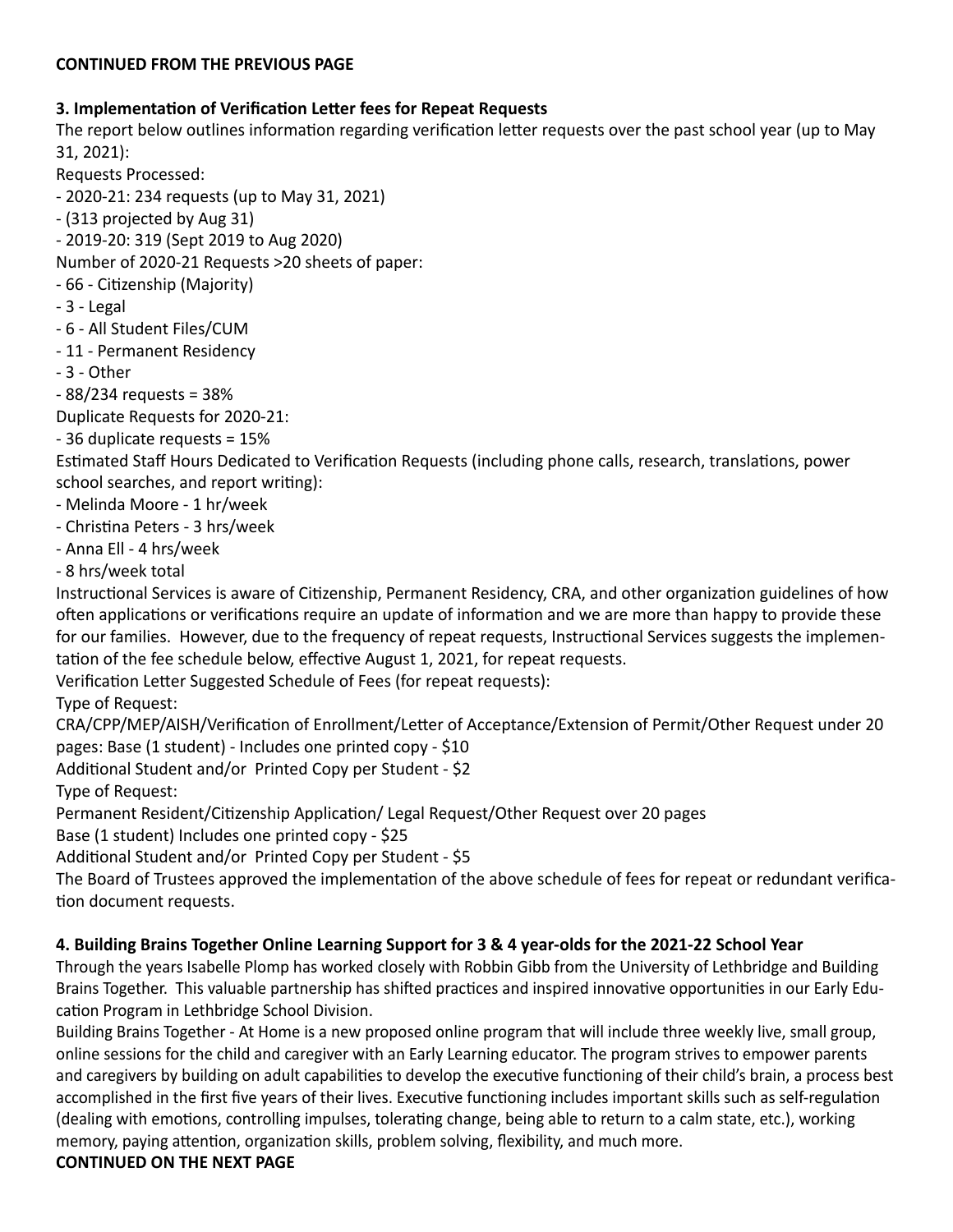# **4. Building Brains Together Online Learning Support for 3 & 4 year-olds for the 2021-22 School Year**

The Division recognizes that a virtual format is not optimal for young children, however can serve as a way for adults to work alongside their child, providing essential real-life interaction that is so critical for young children's learning and brain development. Virtual sessions, approximately 30 minutes in length, would take place in the afternoons on Tuesday, Wednesday, and Thursday. Parents can learn more by joining the weekly parent café, on Monday afternoons, which will include educational support and guest speakers on child/brain development.

If approved by the Board, there would be a \$100 a month registration to have online access to cover staffing and resources for this amazing opportunity. We are hoping that families outside of the division will also access this valuable capacity building opportunity. We are hoping to secure at least 20 families with this opportunity.

The Board approved the amazing opportunity for Early Education and our School Division and supported the recommended \$100 monthly fee per student to make the endeavour sustainable.

# **5. Third Quarter Financial Report**

The 2021-2022 Third Quarter Financial Report for the Division was provided for review. Director of Finance, Mark DeBoer, was in attendance to respond to any question's trustees had.

The Board accepted the 2021-2022 Third Quarter Financial Report as presented.

The report can be found on Page 22 of the **[AGENDA](https://www.lethsd.ab.ca/download/354623)**.

# **6. Co-curricular/Extra-curricular Phase-In Plan**

Middle and High School administrators who oversee extra-curricular and co-curricular activities have met with Associate Superintendent Morag Asquith over the past month to develop a phase-in plan for the fall. This phase-in plan is a continuum that allows for decision making in a short period of time given the specific context. Currently, the trend for opening things up looks very positive. The continuum allows for flexibility of opening in a manner that aligns with provincial and federal conditions and protocols. Approval of the continuum allows for decision-making in August and September prior to the Board meeting again.

The Board approved the Co-curricular/Extra-curricular Phase-in Plan as presented.

# **7. Standing Committees**

Board of Trustees Committee chairs are asked to provide an Annual Report and Terms of Reference Review at the Board meeting in September 2021. The Standing Committees are as follows:

- Board Audit Committee
- Board Budget Committee
- Boundary Review Committee
- Community Engagement Committee
- Division Wellness Committee
- Facilities Committee
- Indigenous Education Advisory Committee
- Policy Advisory Committee
- Poverty Intervention Committee
- Spirit of 51 Committee
- Superintendent Evaluation Committee

Annual reports and terms of reference reviews presented in September 2020 can be found on the website or requested through the Superintendent's office.

The Board accepted this as information.

# **8. Associate Superintendent Reports**

Christine Lee, Associate Superintendent, Business Affairs; Mike Nightingale, Associate Superintendent, Human Resources and Morag Asquith, Associate Superintendent, Instructional Services, delivered their respective reports for the Board. To read the reports in full, see Page 58 of the **[AGENDA](https://www.lethsd.ab.ca/download/354623)**.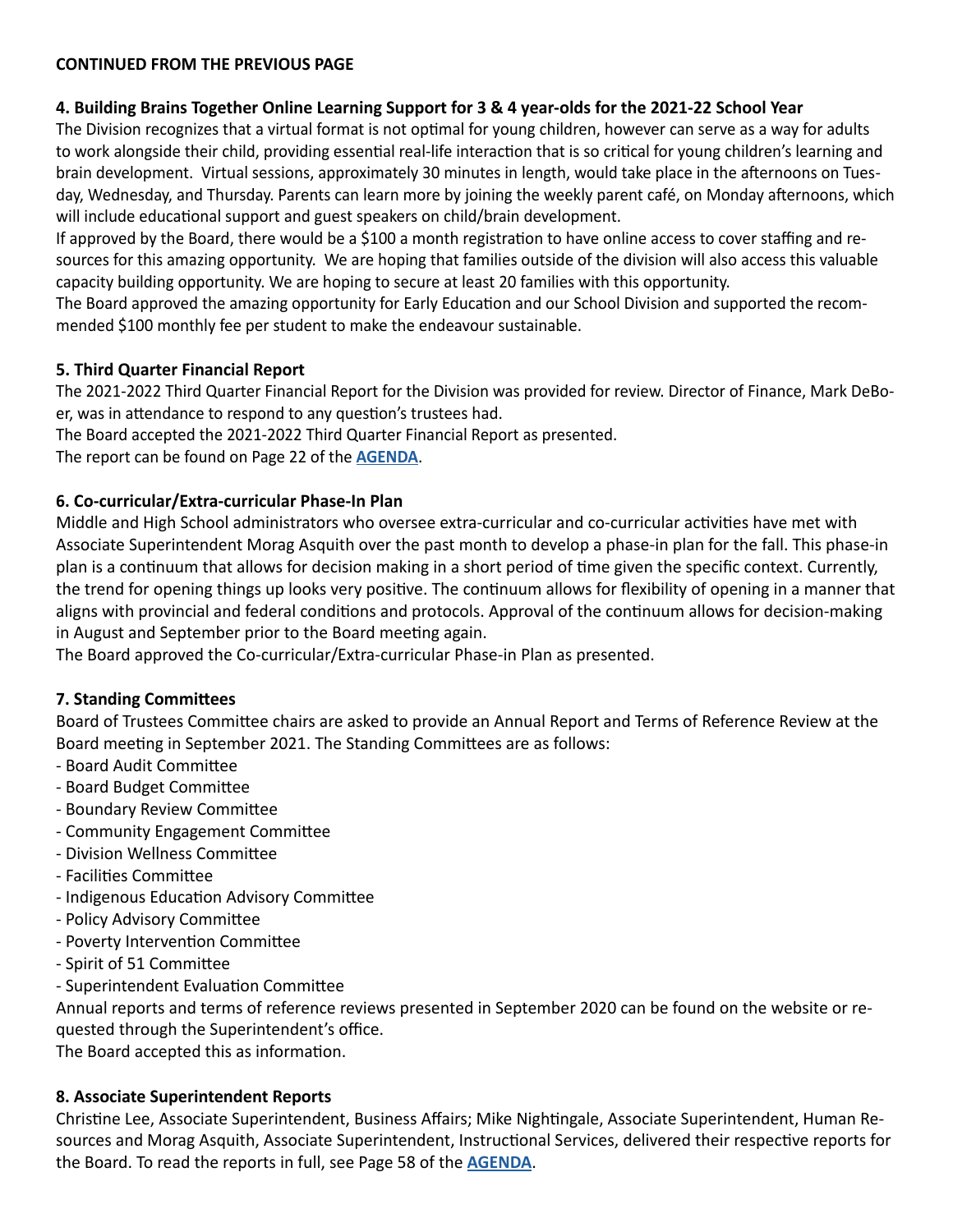### **9. Board Priorities**

The Division Office Leadership Team is committed to keeping the Board informed regarding progress in Board priority areas. An update on progress is provided in the form of a report each month.

The Board received the report as information.

The report can be found on Page 73 of the **[AGENDA](https://www.lethsd.ab.ca/download/354623)**.

### **10. Donations and Support**

Lethbridge School Division is fortunate to be in a community that strongly supports programs and services for students. The Division is appreciative of the difference the support makes to the lives of children. These partnerships and support further the efforts of helping children come to school ready to learn, providing opportunities for engagement, and facilitating student growth and well-being. Listed below are the donations and support received by the Division.

- Dr. Probe Elementary School received a \$5,000 donation from Shaw for Maker Station and STEM items. The Board received this summary as information.

# **11. Acknowledgements of Excellence**

The Board has a long-standing practice of acknowledging the efforts of students and staff whose commitment to excellence has resulted in outstanding achievement. Details of accomplishments of note are provided as information. Congratulations to the following

#### **Lethbridge Collegiate Institute:**

In a strange year…

- E-Sports Team places first in their tournament. LCI Samurai entered their first ever tournament and won.

- Artisan Christmas Tree Auction raised \$2,000 from a local business.

- LCI Graduation – had their largest grad committee in supporting this year's Convocation and Grand March. Both events were amazing and very much appreciated by parents.

- LCI Leadership class ruled the school. They did a spectacular job of recognition boards throughout the building.

- Dance Academy produced a documentary representing their entire COVID year. The documentary will be shown at the Movie Mill in a drive-in format June 28 & 29.

- And finally, we are anticipating a return to normal school in August. We cannot wait for all of students to be able participate in additional choirs, bands, plays and athletics.

Students going to college/university to pursue athletics:

- Lily Jensen NAIT (Basketball)
- Kwynci McLachlan Medicine Hat College (Basketball)
- Ryan Evans Dickenson State University (Track & Field)
- Spencer Stanko University of Alberta (Football)
- Sam Crighton Lethbridge College (Volleyball)
- Fiona Hyland Stevens College (Volleyball)
- Isaac Fletcher University of Nebraska-Omaha (Swimming)

# **Lethbridge Christian School:**

Our staff, like others in the division have done an excellent job of navigating teaching and learning in global pandemic. When we were in scenario 3 (at-home) learning the second time a parent commented that "I find myself in awe of how your teachers found ways to engage their students through a computer screen... innovative and creative ideas that inspire me." Allison Overbeeke offered a "cooking channel" that was well attended by our Grade 8s to help stay connected with them during at-home learning periods. This cooking channel was outside of regular class work.

#### **CONTINUED ON THE NEXT PAGE**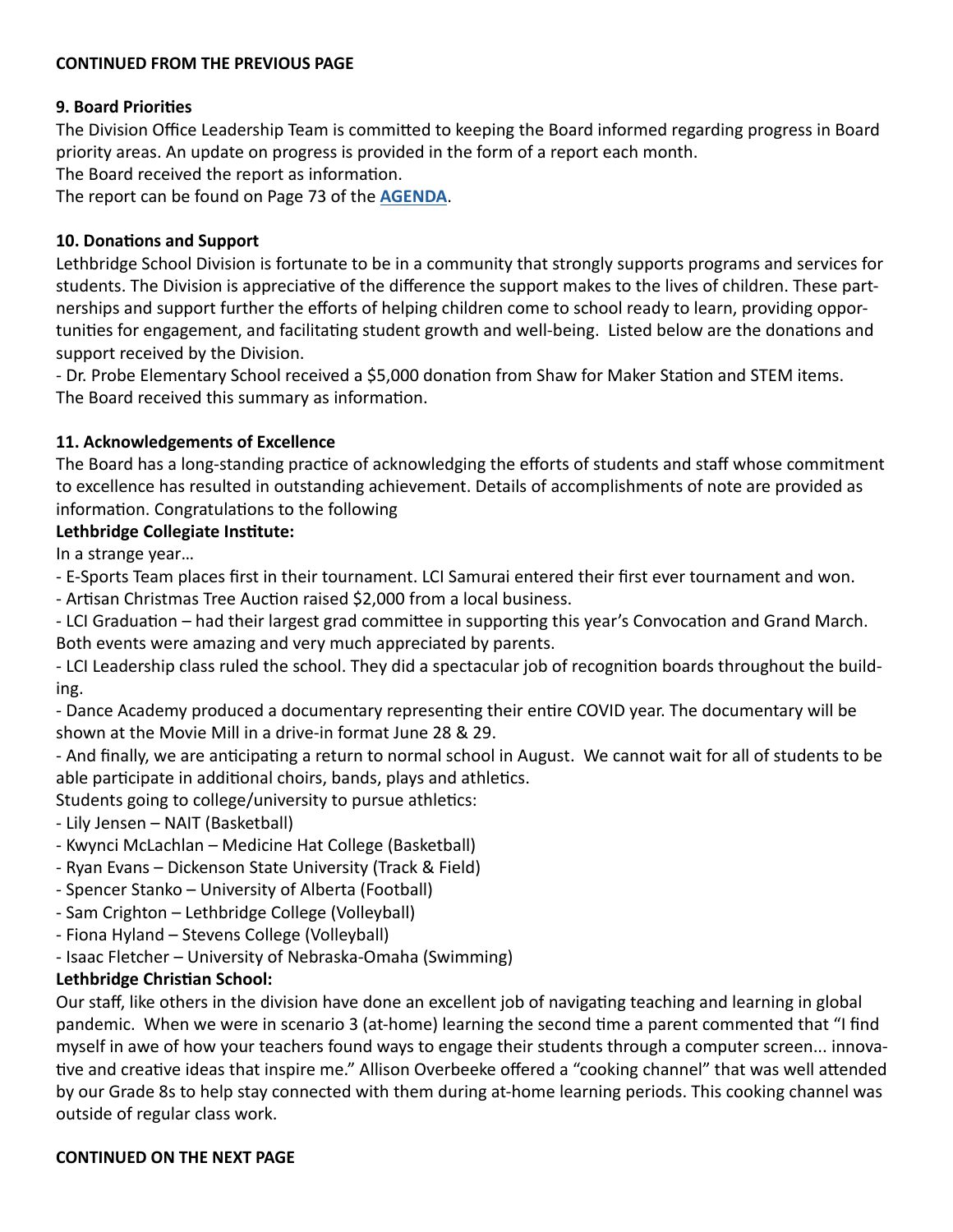# **11. Acknowledgements of Excellence**

# **Lethbridge Christian School:**

We moved announcements and chapels onto teams, which allowed students engaged in at-home learning to connect to the school and maintain routine. Nikki Kish, a Grade 4 at-home learning teacher, took her kids on virtual field trip Fridays, by being on teams using mobile technology from places like Elizabeth Hall Wetlands and Park Lake. This allowed her students to experience these places while staying at home.

This year we were excited to open our new expansion for our students. As part of this expansion, we were able to double our gymnasium space, add 2 classrooms, an art/science room, a new kitchen and a new music space! It took some extra work to get our band program running again but were excited to have the appropriate PPE and space to be able to offer this to our students. We have so appreciated the support of the Lethbridge Christian School society, particularly in terms of the facility and transportation. They have done an excellent job in keeping our students safe throughout this year with increased daily cleaning schedules. Our Kindergarten class also appreciated the newly mounted projector in the gym as they learned their dance unit in gym class.

Our school has also reached out into our community in a variety of ways. Our Grade 1 students with Katie Brooks made cards for Lethbridge Police Service and were thanked by having Chief Shahin Mehdizadeh come to the school for an outdoor presentation. Our Grade 1 class also partnered with the Bow Habitat Station and raised trout in the classroom from eggs to fry and then released them into Nicholas Sheran Lake. Linda Bateman and her Grade 4 class wrote encouraging cards for the nurses working in the ICU in Chinook Regional Hospital during national nursing week. As a school, we honored the lives and memories of the children from Kamloops Residential School whose remains were uncovered this year by planting a heart garden in our school grounds on the corner of Stafford Dr. and Scenic Dr. North.

# **12. L.H. Bussard Award Winners**

The Board of Trustees of the Lethbridge School Division, in recognition of the valued services rendered by Superintendent L.H. Bussard, authorized the annual presentation of a medal to an upper elementary student showing exceptional creative ability.

The original medal, which was cast in copper alloy and treated with acid, was especially designed by N.C. Johnson, a former Art Coordinator for Lethbridge School Division. The swirling design sweeps the eye outward from Mr. Bussard's profile, symbolizing the spread of the Arts. On the reverse side of the original medal, unity was maintained by six swirling areas symbolic of Art, Music, Drama, with their related fields, Structural Creativity, Creative Rhythmical Movement, and Creative Writing. Each of these respective fields was bound at the centre showing their interdependence and cohesion.

This medal is a tribute to a man whose high educational ideals symbolize the intent of this award. The L.H. Bussard Medal and certificate are presented each year to a Division II student in each elementary school. This student should have demonstrated outstanding ability, imagination and originality in the area(s) of music, art, drama, language arts and physical education. L.H. Bussard Award Winners for 2021:

Lochlyn Bourque - Coalbanks McKenzie Jensen - Dr. Probe Annika Otto - École Agnes Davidson Konstantina Zovoili - École Nicholas Sheran Violet Brouwer - Fleetwood Misaki Hirohashi - Galbraith Kyla Dueck - General Stewart Biol Magot - Lakeview Joelle Slingerland - Lethbridge Christian Sydney Conrad - Mike Mountain Horse Avinash Chowdhury - Park Meadows Easton Young - Senator Buchanan Cali Pope - Westminster